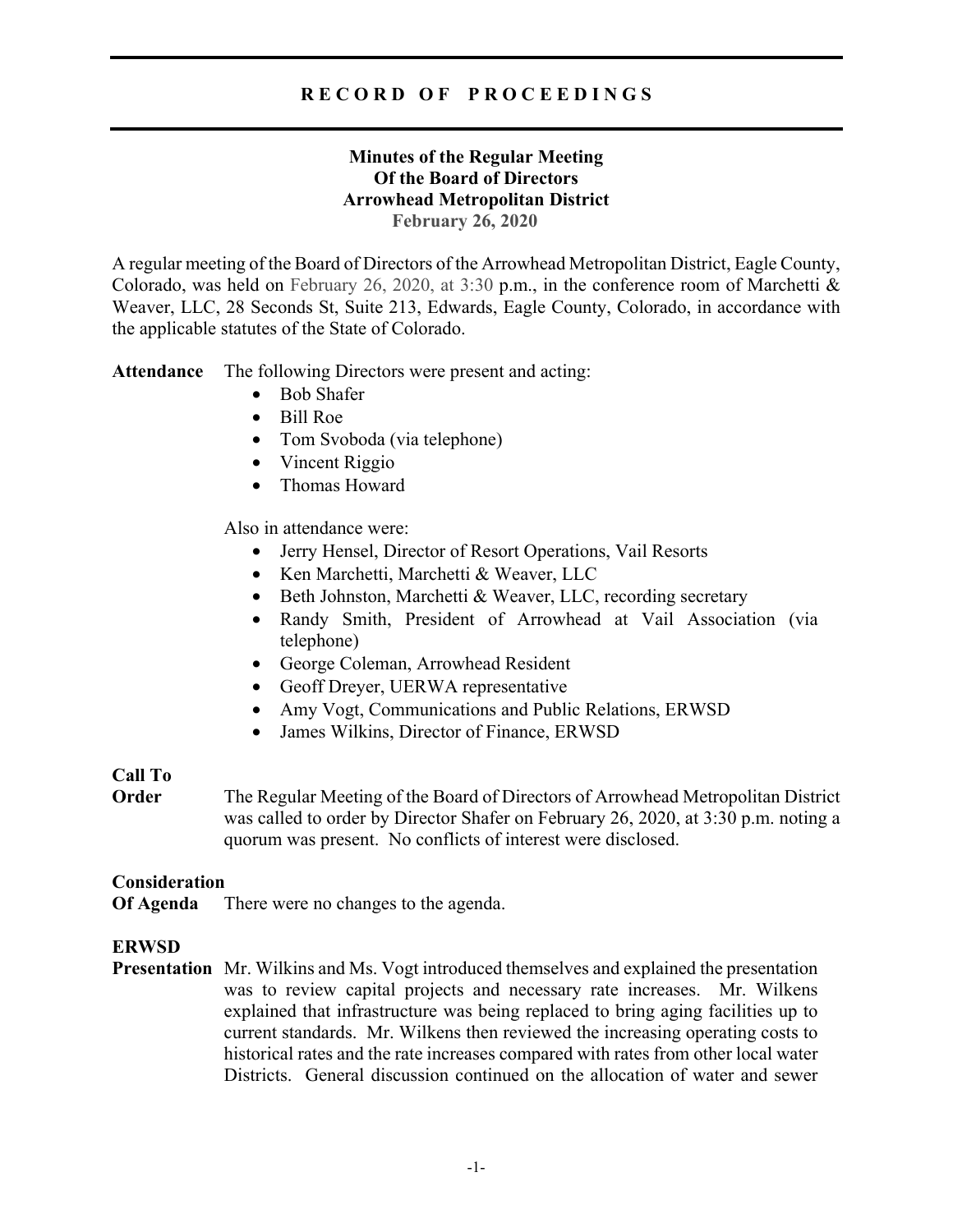| Arrowhead Metropolitan District Board of Directors February 26, 2020 Meeting Minutes |                                                                                                                                                                                                                                                                                                                                                                                                                                                                                                                        |  |
|--------------------------------------------------------------------------------------|------------------------------------------------------------------------------------------------------------------------------------------------------------------------------------------------------------------------------------------------------------------------------------------------------------------------------------------------------------------------------------------------------------------------------------------------------------------------------------------------------------------------|--|
|                                                                                      | rates and the Water and Sanitation District's current debt. Mr. Wilkins then<br>reviewed the Water Smart management tool available on the website.                                                                                                                                                                                                                                                                                                                                                                     |  |
|                                                                                      | Public Input Mr. Coleman thanked the District Board for their work in the Arrowhead<br>community.                                                                                                                                                                                                                                                                                                                                                                                                                      |  |
| <b>UERWA</b><br><b>Update</b>                                                        | Mr. Dreyer reviewed the minutes included in the packet highlighting the Avon<br>Water Treatment facility upgrade, the Traer Creek tank update, Redistricting<br>following census and the Water Authority's water rights appraisal.                                                                                                                                                                                                                                                                                     |  |
| <b>Minutes</b>                                                                       | The Board reviewed the minutes included in the Board packet, and by motion<br>duly made and seconded, it was unanimously                                                                                                                                                                                                                                                                                                                                                                                               |  |
|                                                                                      | <b>RESOLVED</b> to approve the minutes of the regular meeting on January<br>29, 2020 as presented.                                                                                                                                                                                                                                                                                                                                                                                                                     |  |
| <b>Accounts</b><br>Payable                                                           | Director Shafer and Ms. Johnston reviewed the Accounts Payable list included<br>in the packet. Following discussion and by motion duly made and seconded, it<br>was unanimously                                                                                                                                                                                                                                                                                                                                        |  |
|                                                                                      | <b>RESOLVED</b> to approve the accounts payable list as presented.                                                                                                                                                                                                                                                                                                                                                                                                                                                     |  |
| <b>Action List</b>                                                                   | The Board reviewed the action list. General discussion was had on:<br>Director Roe completed the Operations Plan for 2020 and Ms. Johnston<br>$\bullet$<br>will distribute to the Board for review and comment prior to the March<br>meeting.<br>Ms. Johnston gave an update on the May $5th$ election reporting that two<br>$\bullet$<br>self-nomination forms have been received and the deadline for submission<br>is Friday February 28.<br>Director Riggio reported that he will be meeting with Public Safety to |  |
|                                                                                      | finalize the cycling safety plan. The proposed final plan will be<br>distributed to the Board prior to the March meeting for review and<br>comment.                                                                                                                                                                                                                                                                                                                                                                    |  |
|                                                                                      | AVA Update Mr. Smith reviewed the following activity for Arrowhead at Vail Association<br>noting that there was no meeting in January:<br>Winter and summer Arrowhead maps for hiking and biking trails are still<br>in development.                                                                                                                                                                                                                                                                                   |  |

• The lighting study is progressing and it is anticipated that specifics on costs and products for the District will be ready soon.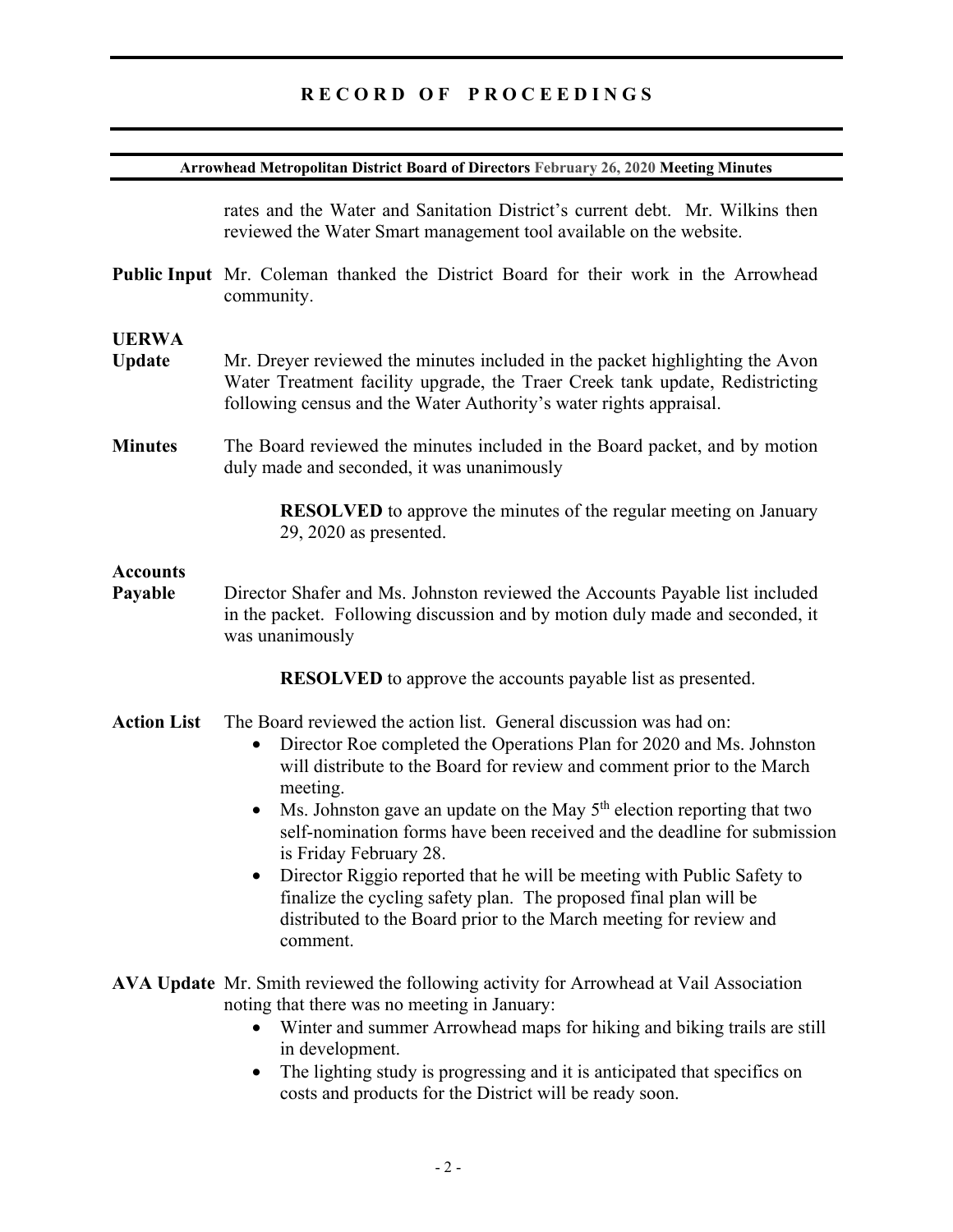#### **Arrowhead Metropolitan District Board of Directors February 26, 2020 Meeting Minutes**

- There is rumor that the Tennessee Pass railway that runs through the valley may become active again. There was general discussion on impacts to the Arrowhead community.
- The Vail Recreation District is requesting that Arrowhead host a race in their running series in the summer.
- Mr. Hensel updated the District on the current reported short-term rental numbers that have fluctuated between 132 to 190 listings.

## **Transportation**

**Reports** Mr. Hensel reviewed the Transportation report included in the Board packet noting the year over year ridership numbers. General discussion was had on AVA's communication efforts and corresponding increase in ridership as well as the timeline for the 2020-2021 season contract.

## **Parking Lot Paving**

**Project** Mr. Hensel reviewed the background of the bid process for the Parking Lot Paving Project and the summary of bids included in the Board packet explaining that the District's engineering firm Alpine Engineering, was handling the process. General discussion ensued on possibly postponing the project until 2021 to combine it with the Upper Crest Road paving project and save on mobilization costs. Mr. Hensel explained that Alpine Engineering was concerned about an area in the parking lot that may jeopardize the pavement integrity if the paving was delayed resulting in the need for greater subgrade work that could cancel out any potential savings of combining the projects. Mr. Hensel reported that there was the potential to negotiating mobilization savings if the District chose United for the project however, there was no way to determine how much savings could be realized.

> Discussion continued on contacting another engineering firm for a second opinion. The Board tasked Mr. Hensel with determining the cost to repair the area in the parking lot so the full paving could be delayed until 2021 as well as the savings if the Parking Lot and Upper Cresta Road paving projects were combined. The Board tabled further discussion and review of the bids until the March meeting.

# **Highway 6**

**Crossing** Director Shafer reviewed the Highway 6 Crossing committee meeting. Director Shafer reported that the committee determined that this is a safety issue with three basic concerns identified that needed to be addressed and that a roundabout was the best solution to address all identified concerns. Director Shafer then reviewed other entities that could potentially assist with the construction costs estimated to be \$1.3 to \$1.5 million for a round-about. General discussion ensued on what was